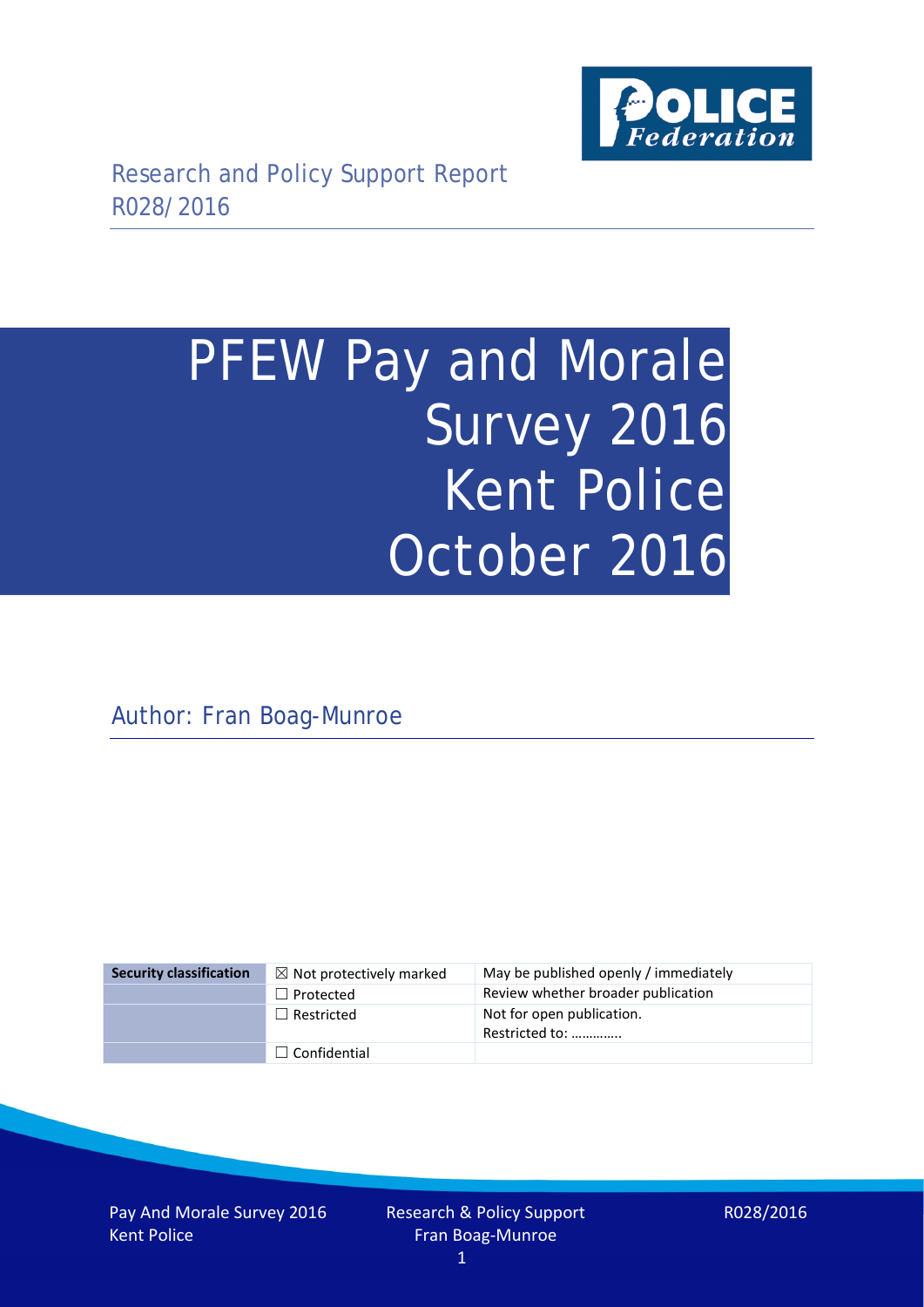# **INTRODUCTION**

This note provides a summary of responses to the PFEW Pay and Morale Survey received from respondents from Kent Police in 2016.

Where appropriate, details of average responses for the police service as a whole are also presented, as well as a ranking of Kent Police compared to other forces. Where rankings are provided, a ranking of 1 represents the force with the highest percentage of respondents expressing a particular attitude or intention, and a ranking of 42 represents the force with the lowest percentage of respondents expressing a particular attitude or intention<sup>[1](#page-1-0)</sup>. One force was excluded from this ranking because the sample size was considered too low to be representative of the force as a whole (<200 responses). Please be aware that the actual differences between individual rank positions may be quite small and, if used, should be interpreted cautiously.

Graphical summaries are also presented which compare the proportion of respondents expressing a particular attitude or intention in each force to the average for the service as a whole. These graphical summaries indicate either 1) that a force has the same proportion of respondents expressing a particular attitude as the national average or lower; 2) that the force has a higher proportion of respondents expressing a particular attitude than the national average; or 3) that the proportion of respondents expressing a particular attitude in a force is 10% or more higher than the national average.

# **RESPONSE RATE AND RESPONDENTS**

289 responses were received from Kent Police, representing a response rate of around 9% (based on March 2016 Home Office figures of officer headcount). The national response rate for the 2016 survey was 35%. Last year's response rate for Kent Police was 17%. Please bear this in mind when making comparisons with last year's findings.

Overall 2% of respondents to the survey declined to state which force they belonged to. The responses from these officers have been included within the national data but are excluded from force-level analysis.

79.6% of responses from Kent Police were received from male officers and 20.4% of responses were from female officers. 69.2% of respondents were Constables, 22.6% were Sergeants and 8.2% were Inspectors or Chief Inspectors.

<span id="page-1-0"></span> $1$  Rankings have been determined at two decimal places.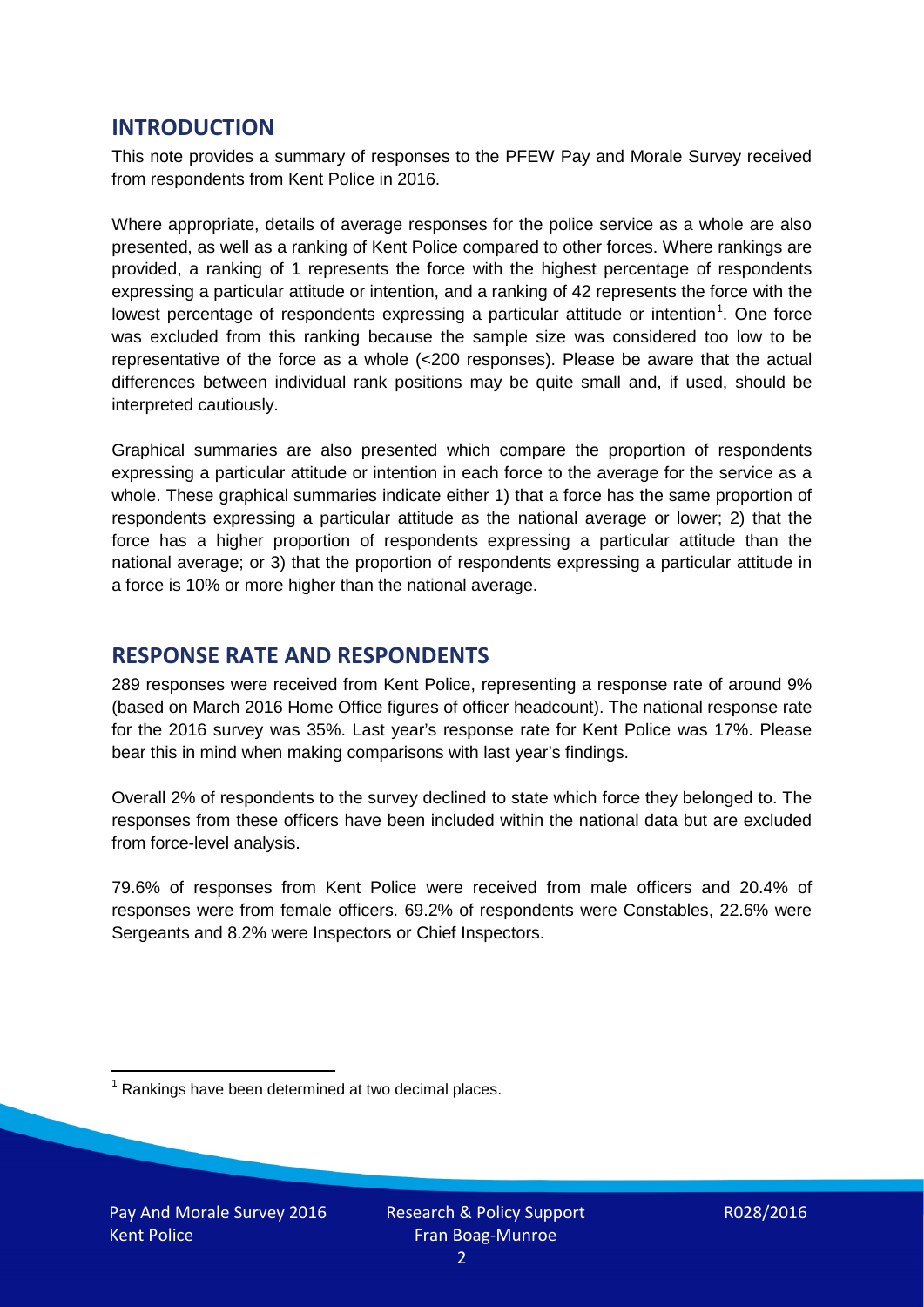# **MORALE**

50.0% of respondents from Kent Police told us that their morale is currently low.

Nationally, the proportion of respondents reporting low personal morale ranges from 72.0% at the top ranking force to 41.9% at the bottom ranking force. In terms of the proportion of respondents with low morale, Kent Police ranks 32 out of 42, meaning that, compared to Kent Police, there are 10 forces with a smaller proportion of respondents reporting low morale.

84.0% of respondents from Kent Police felt that morale within the force is currently low.

Across England and Wales as a whole, the proportion of respondents reporting low force morale ranges from 98.8% at the top ranking force to 74.1% at the bottom ranking force. In terms of the proportion of respondents reporting low force morale, Kent Police ranks 29 out of 42 forces, meaning that there are 13 forces with a smaller proportion of respondents who feel that morale within their force is low.

Comparison of 2016 and 2015 figures for morale in Kent Police are provided in the table below.

|                     | 2016  | 2015  |
|---------------------|-------|-------|
| Low personal morale | 50.0% | 62.8% |
| Low force morale    | 84.0% | 93.5% |

The proportion of respondents in the police service as a whole who said that their morale is low was 55.9%; this compares to 70.1% of respondents to the PFEW Pay and Morale survey in 2016; the proportion of respondents reporting low morale in 2016 was significant smaller than in [2](#page-2-0)015 $^2$ .

The proportion of respondents in the service as a whole who said that morale in their force was low was 89.5%; in 2015, this proportion was 94.6%. Again the difference between 2016 and 2015 was statistically significant<sup>[3](#page-2-1)</sup>.

<span id="page-2-0"></span> $2$ <sup>2</sup> Z= 40.1, p < 0.001

<span id="page-2-1"></span> $3$  Z=25.2, p < 0.001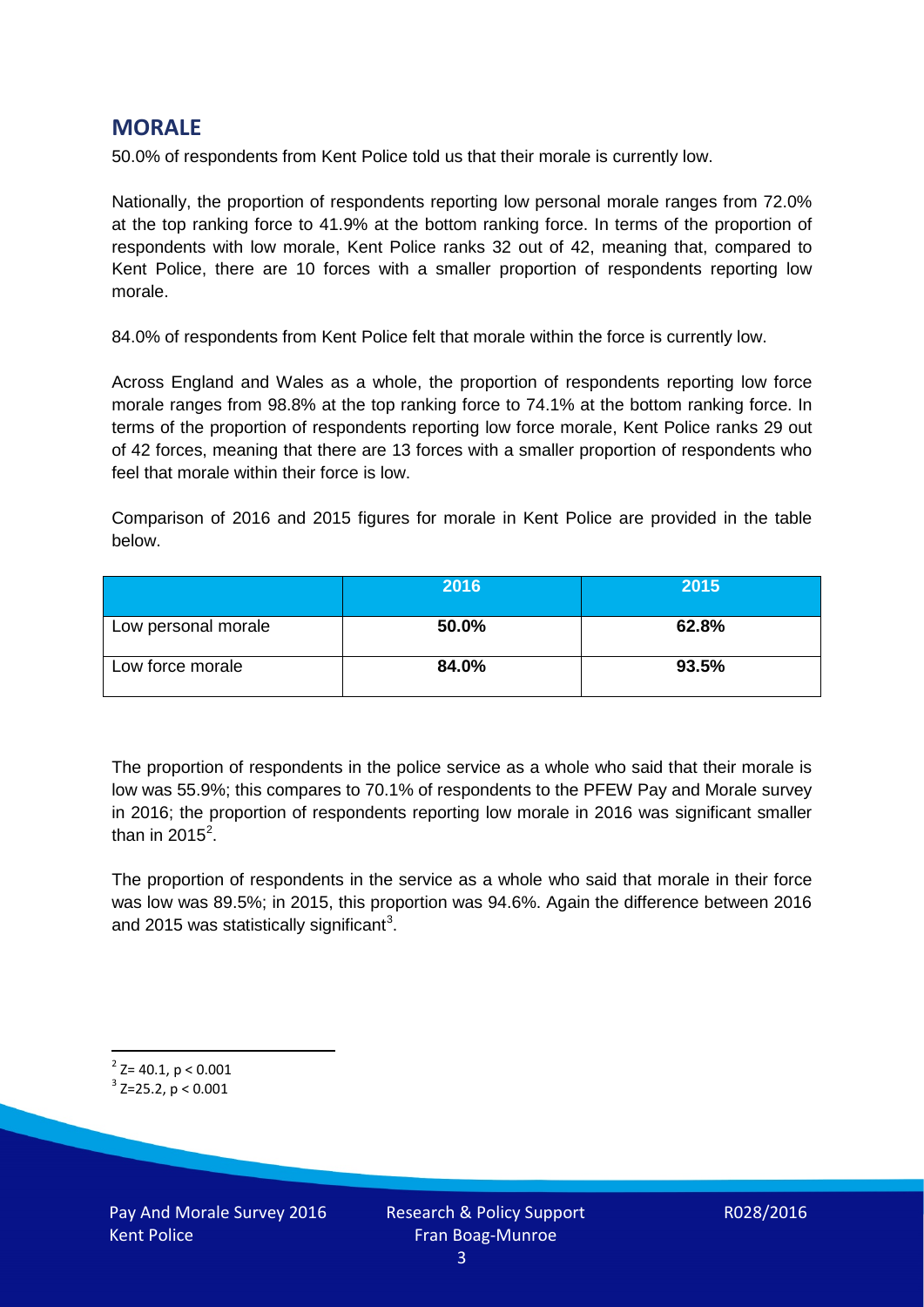*Proportion of respondents reporting low personal morale compared to national average in 2016*



## *REASONS FOR LOW MORALE*

The survey asked respondents about the factors that had a positive or negative effect on their morale, the table below shows the proportion of respondents in Kent Police who said a particular factor has had a negative effect upon their morale compared to the national average.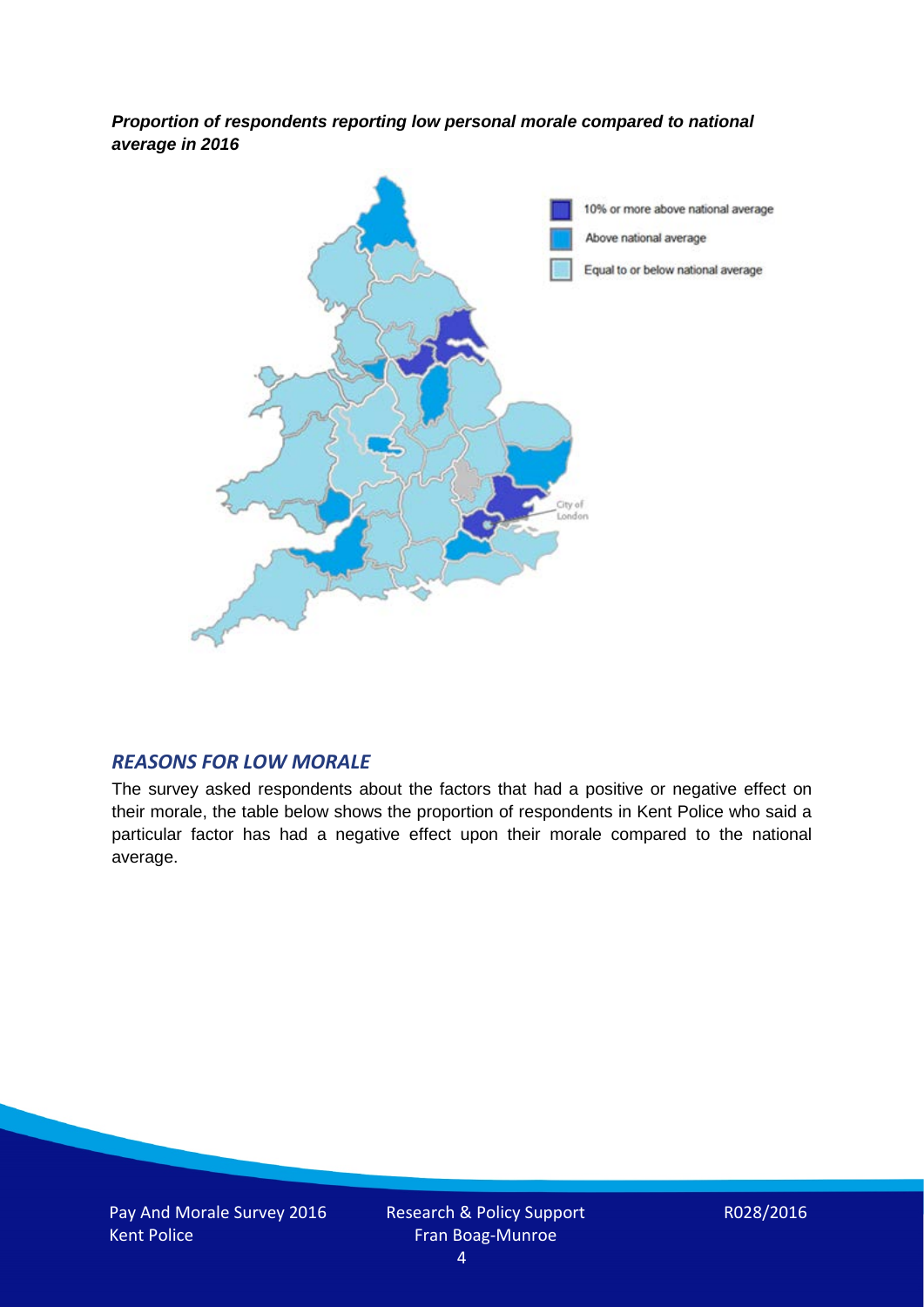| <b>Factor</b>                                  | <b>Negative effect on morale</b><br>(Kent Police) | <b>Negative effect on morale</b><br><b>(England and Wales)</b> |
|------------------------------------------------|---------------------------------------------------|----------------------------------------------------------------|
| Pay and benefits (including<br>pension)        | 66.5%                                             | 70.9%                                                          |
| Day-to-day job role                            | 40.0%                                             | 39.9%                                                          |
| Workload and responsibilities                  | 54.7%                                             | 52.4%                                                          |
| Work-life balance                              | 55.6%                                             | 58.2%                                                          |
| Opportunities for<br>development and promotion | 40.8%                                             | 49.9%                                                          |
| Health and wellbeing                           | 50.7%                                             | 54.3%                                                          |
| How the police as a whole<br>are treated       | 84.7%                                             | 84.2%                                                          |
| Treatment by senior<br>managers                | 32.1%                                             | 42.1%                                                          |

# **ATTITUDES TOWARDS THE POLICE**

67.4% of respondents from Kent Police said that they would not recommend joining the police to others.

Nationally, the proportion of respondents who said that they would not recommend joining the police to others ranges from 78.6% in the top ranking force to 55.4% in the bottom ranking force. Compared to the other forces in England and Wales, Kent Police ranks 24 out of 42; there are therefore 18 forces with a smaller proportion of respondents who say that they would not recommend joining the police to others.

63.3% of respondents from Kent Police said that they did not feel valued within the police.

The proportion of respondents who did not feel valued ranges from 79.2% in the top ranking force to 53.1% in the bottom ranking force. In terms of the proportion of respondents who did not feel valued within the police, Kent Police ranks 24 out of 42; there are 18 forces with a smaller proportion of respondents who did not feel valued.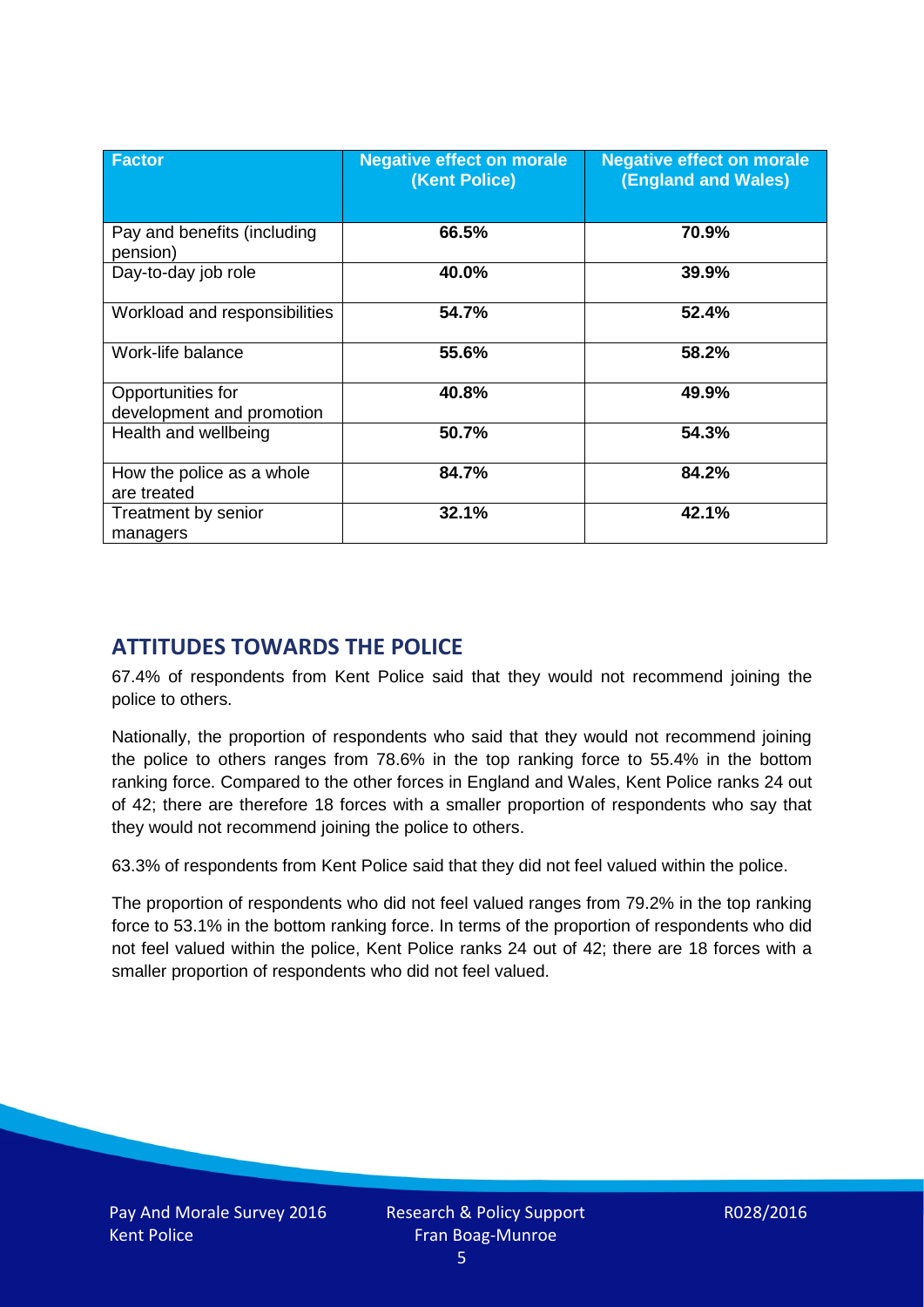|                                                           | 2016  | 2015  |
|-----------------------------------------------------------|-------|-------|
| would<br>not<br>recommend joining<br>the police to others | 67.4% | 76.0% |
| I do not feel valued<br>in the police                     | 63.3% | 69.1% |

For the service as a whole, the proportion of respondents in 2016 who said that they would not recommend joining the police to others was 69.9%. In 2015, 76.3% of respondents said that they would not recommend joining the police. The difference between 2016 and 2015 is statistically significant<sup>[4](#page-5-0)</sup>.

Across the police service as a whole, 67.3% of respondents said that they did not feel valued; compared to 74.7% of respondents in last year's survey. A significantly smaller proportion of respondents did not feel valued this year compared to 201[5](#page-5-1)<sup>5</sup>.

#### *Proportion of respondents who would not recommend the police to others compared to national average in 2016*



<span id="page-5-1"></span><span id="page-5-0"></span> $4$  Z = 19.6, p < 0.001  $5$  Z = 22.1, p < 0.001

Pay And Morale Survey 2016 Kent Police

Research & Policy Support Fran Boag-Munroe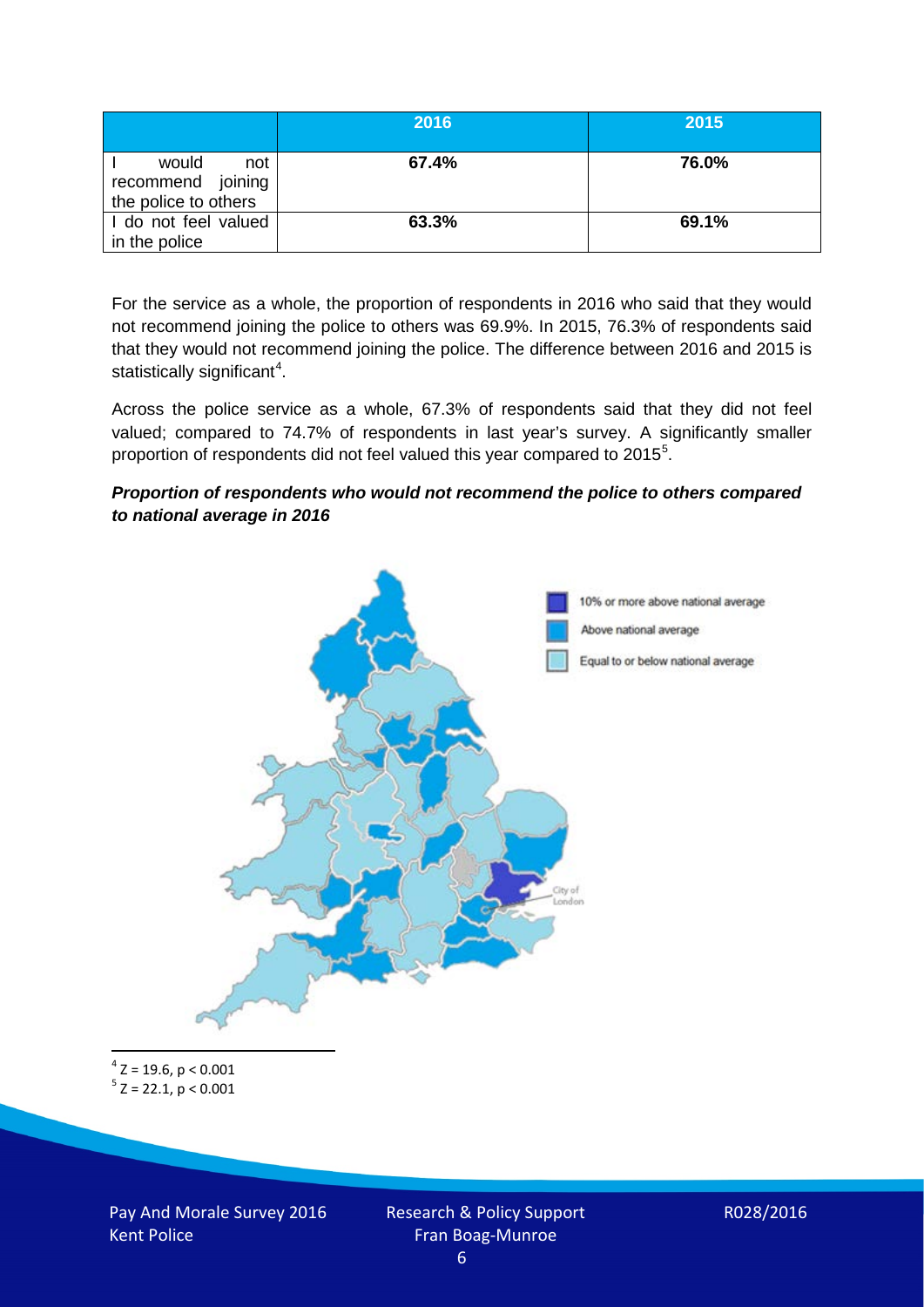# **INTENTION TO LEAVE**

9.1% of respondents from Kent Police told us that they intend to leave the police service within two years. A further 17.1% of respondents said that they currently do not know what their intentions are with regards to staying in or leaving the police.

The proportion of respondents who planned to leave the police ranged from 21.5% at the top ranking force to 4.5% at the bottom ranking force. In terms of the proportion of respondents intending to leave, Kent Police ranks 27 out of 42 forces, meaning that there are 15 forces with a smaller proportion of respondents intending to leave within two years.

Comparison of 2016 and 2015 figures for intention to leave in Kent Police are provided in the table below.

|                                                | 2016 | 2015  |
|------------------------------------------------|------|-------|
| Intend to leave the police<br>within two years | 9.1% | 17.0% |

For the service as a whole, 11.8% of respondents planned to leave the police service within two years; in 2015, 15.6% of respondents said that they intended to leave within two years. A significantly smaller proportion of respondents intended to leave the police service in 2015 compared to 201[6](#page-6-0)<sup>6</sup>.

<span id="page-6-0"></span> $6$  Z = 15.2, p < 0.001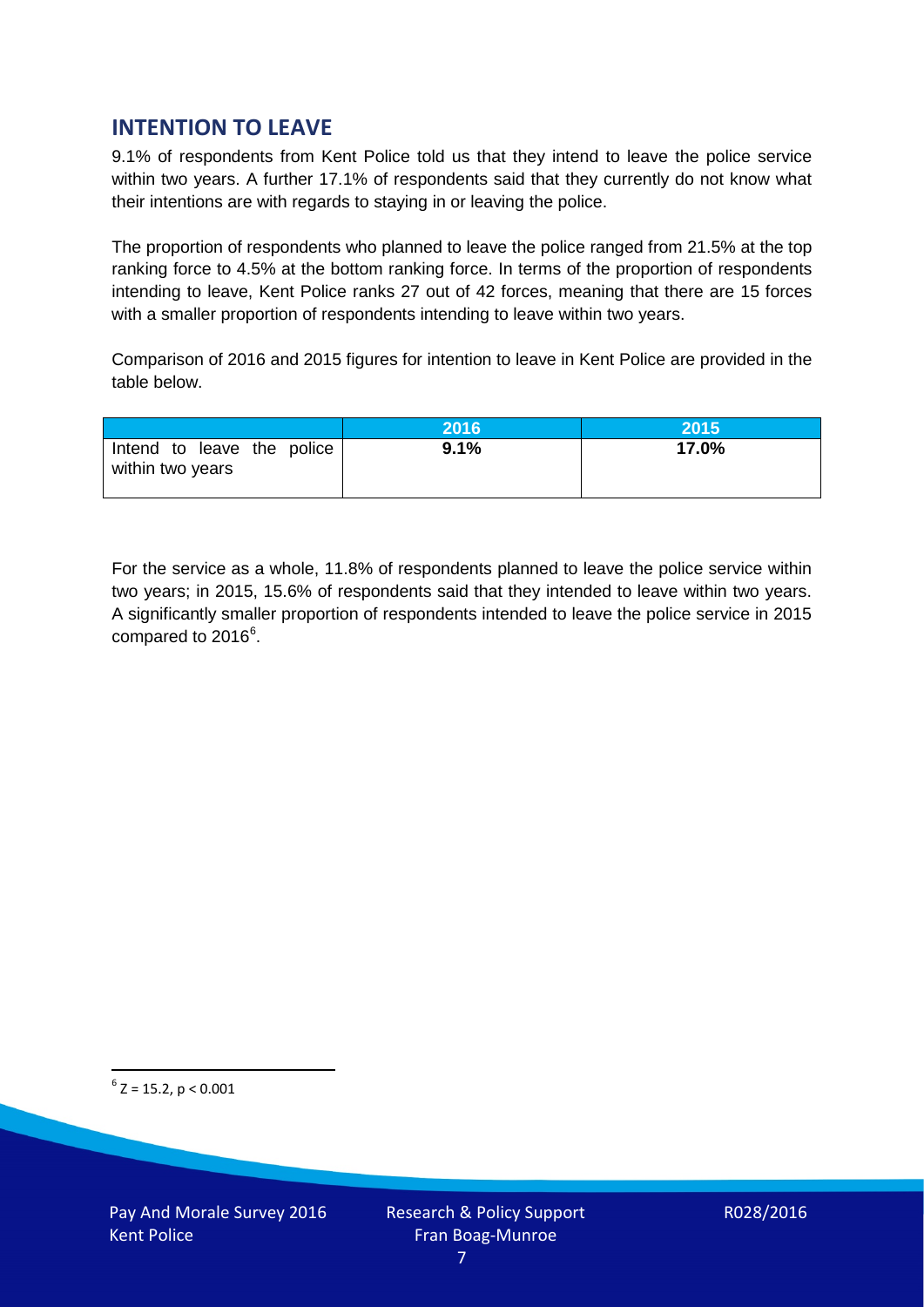*Proportion of respondents intending to leave the police within two years compared to national average in 2016*



## *REASONS FOR INTENDING TO LEAVE THE POLICE SERVICE*

Respondents who had said they intended to leave were asked to indicate the reasons behind this intention. The table below shows the proportion of respondents in Kent Police who said that a particular factor has had a major effect on their intention to leave, compared to the national average.

Please be aware that respondents were able to choose more than one option therefore the figures provide below will not add up to 100%.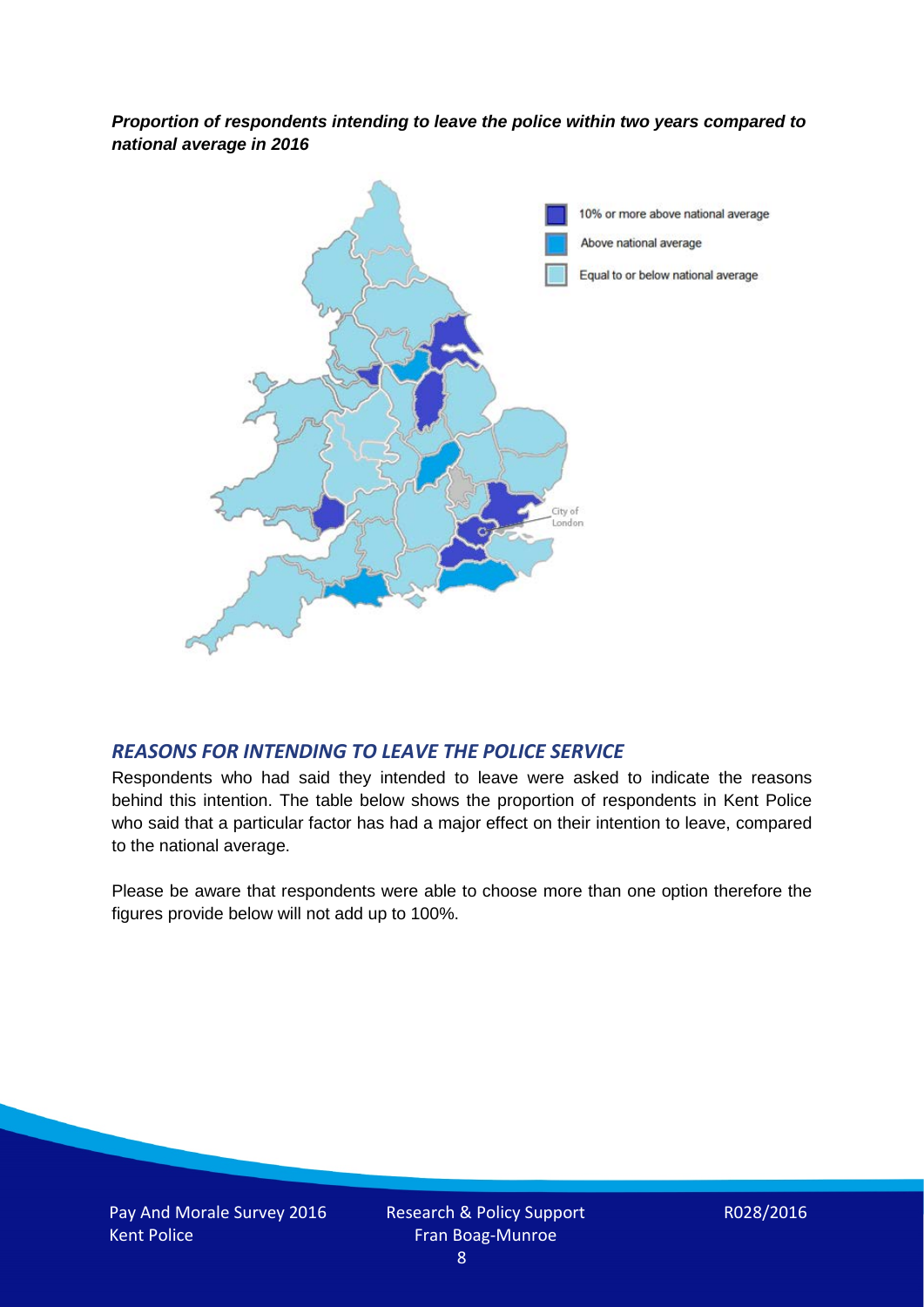| <b>Factor</b>                                          | Major effect on intention to<br><b>leave (Kent Police)</b> | <b>Major effect on intention to</b><br><b>leave (England and Wales)</b> |
|--------------------------------------------------------|------------------------------------------------------------|-------------------------------------------------------------------------|
| The impact of your job on<br>your family/personal life | 45.8%                                                      | 57.2%                                                                   |
| Your morale                                            | 83.3%                                                      | 81.7%                                                                   |
| Your opportunities for<br>development and promotion    | 25.0%                                                      | 49.1%                                                                   |
| Your pay and benefits                                  | 58.3%                                                      | 67.6%                                                                   |
| Better job opportunities<br>outside of the Police      | 37.5%                                                      | 59.2%                                                                   |
| The impact of the job on your<br>health and wellbeing  | 70.8%                                                      | 69.4%                                                                   |
| Dissatisfaction with your day-<br>to-day job role      | 37.5%                                                      | 43.6%                                                                   |
| Your workload and<br>responsibilities                  | 37.5%                                                      | 41.8%                                                                   |
| How the police was a whole<br>are treated              | 75.0%                                                      | 77.6%                                                                   |
| Your treatment by senior<br>managers                   | 33.3%                                                      | 43.7%                                                                   |

# **PAY AND BENEFITS**

71.5% of respondents from Kent Police told us that they do not feel that they are paid fairly for the responsibilities they have within their job.

Across England and Wales, the proportion of respondents who feel that they are not paid fairly for their responsibilities ranges from 80.8% at the top ranking force to 63.0% at the bottom ranking force. Kent Police ranks 31 out of 42 forces; there are 11 forces with a smaller proportion of respondents who say that they are not fairly paid for the responsibilities within their job.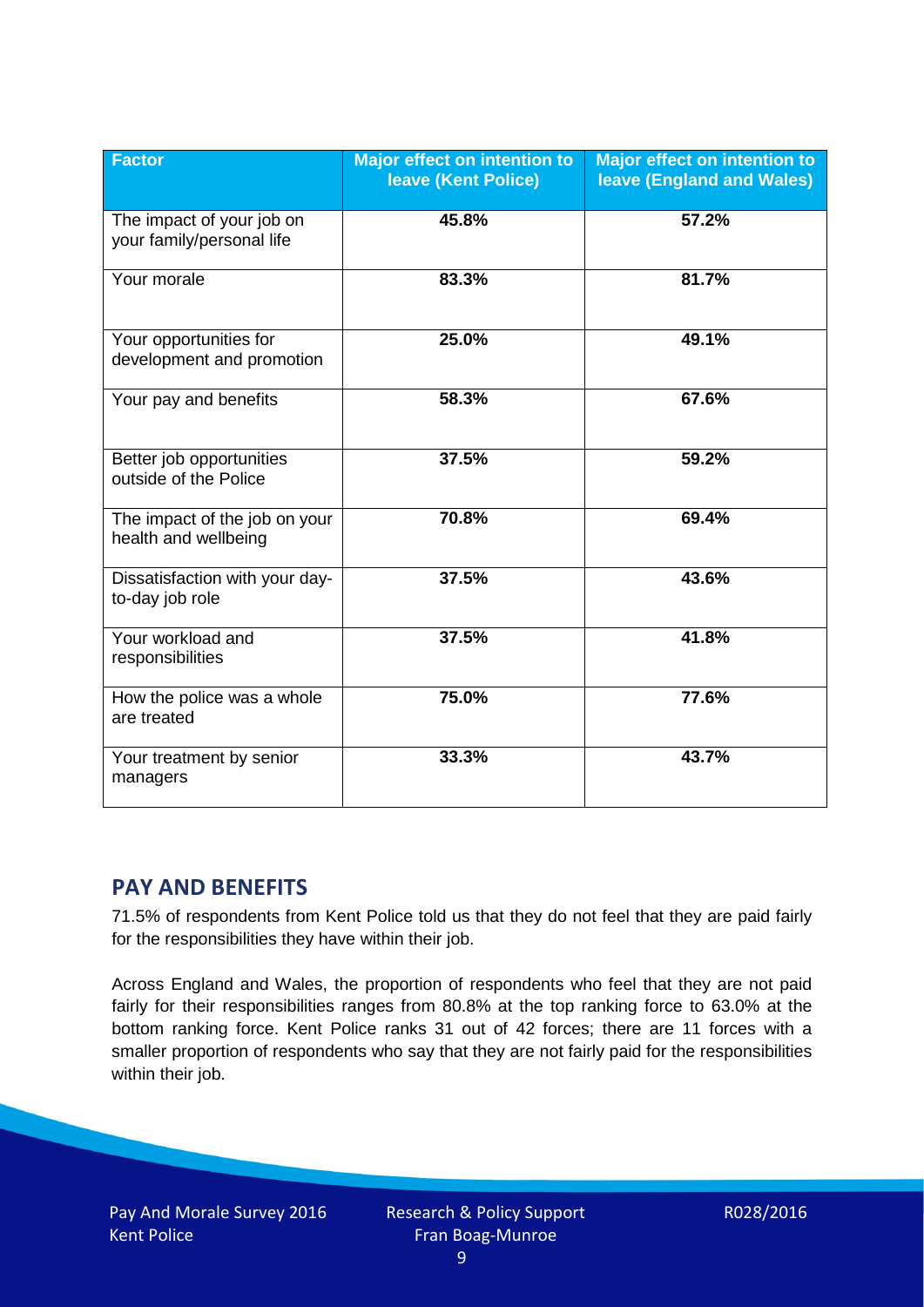63.1% of respondents from Kent Police said that they are dissatisfied with their overall remuneration (including basic pay and allowances) and 62.5% said that they are dissatisfied with their pensions.

Nationally, The proportion of respondents who are dissatisfied with their overall remuneration ranges from 74.2% at the top ranking force to 50.9% at the bottom ranking force. In terms of respondents reporting dissatisfaction with their remuneration, Kent Police ranks 24 out of 42 forces, meaning that there are 18 forces with a smaller proportion of respondents who are dissatisfied with their remuneration.

Pension dissatisfaction ranges from 71.5% at the top ranking force to 55.5% at the bottom ranking force. Kent Police ranks 27 out of 42 forces for this indicator; therefore there are 15 forces with a smaller proportion of respondents who are dissatisfied with their pension.

|                                                                         | 2016  | 2015  |
|-------------------------------------------------------------------------|-------|-------|
| Do not feel fairly paid for the<br>responsibilities within their<br>job | 71.5% | 65.5% |
| Dissatisfied with total<br>remuneration                                 | 63.1% | 55.2% |
| Dissatisfied with pension                                               | 62.5% | 68.5% |

Nationally, 74.4% of respondents said that they were not paid fairly for the responsibilities they have within their job; this proportion was 70.3% in 2015. A significantly larger proportion of respondents said that they were not paid fairly for their responsibilities this year compared to last year<sup>[7](#page-9-0)</sup>.

The proportion of respondents across the police service as a whole who were dissatisfied with their remuneration was 66.7%; this compares to 62.7% in 2015. The difference between the proportion of respondents who were dissatisfied with their overall remuneration in 2016 and 2015 was statistically significant<sup>[8](#page-9-1)</sup>.

<span id="page-9-0"></span> $7$  Z=12.5, p < 0.001

<span id="page-9-1"></span> $8$  Z = 11.4, p < 0.001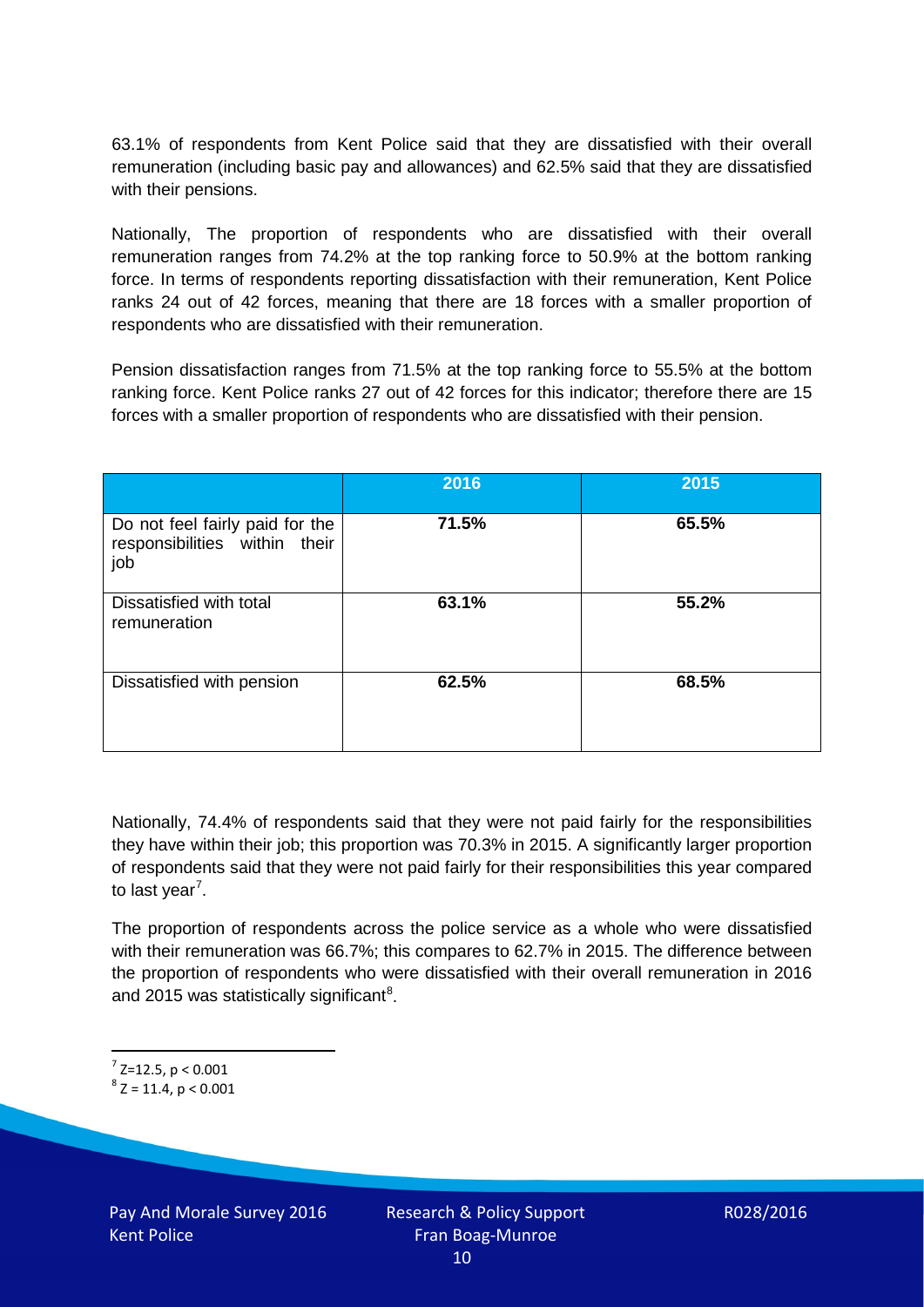Across England and Wales, the proportion of respondents who were dissatisfied with their pension in 2016 was 66.6%; this proportion was 68.9% in 2015. A significantly smaller proportion of respondents were dissatisfied with their pension this year compared to last year<sup>[9](#page-10-0)</sup>.

#### *Proportion of respondents who do not feel fairly paid for the responsibilities within their job compared to national average in 2016*



<span id="page-10-0"></span> $9^9$  Z = 6.7 p < 0.001

Pay And Morale Survey 2016 Kent Police

Research & Policy Support Fran Boag-Munroe 11